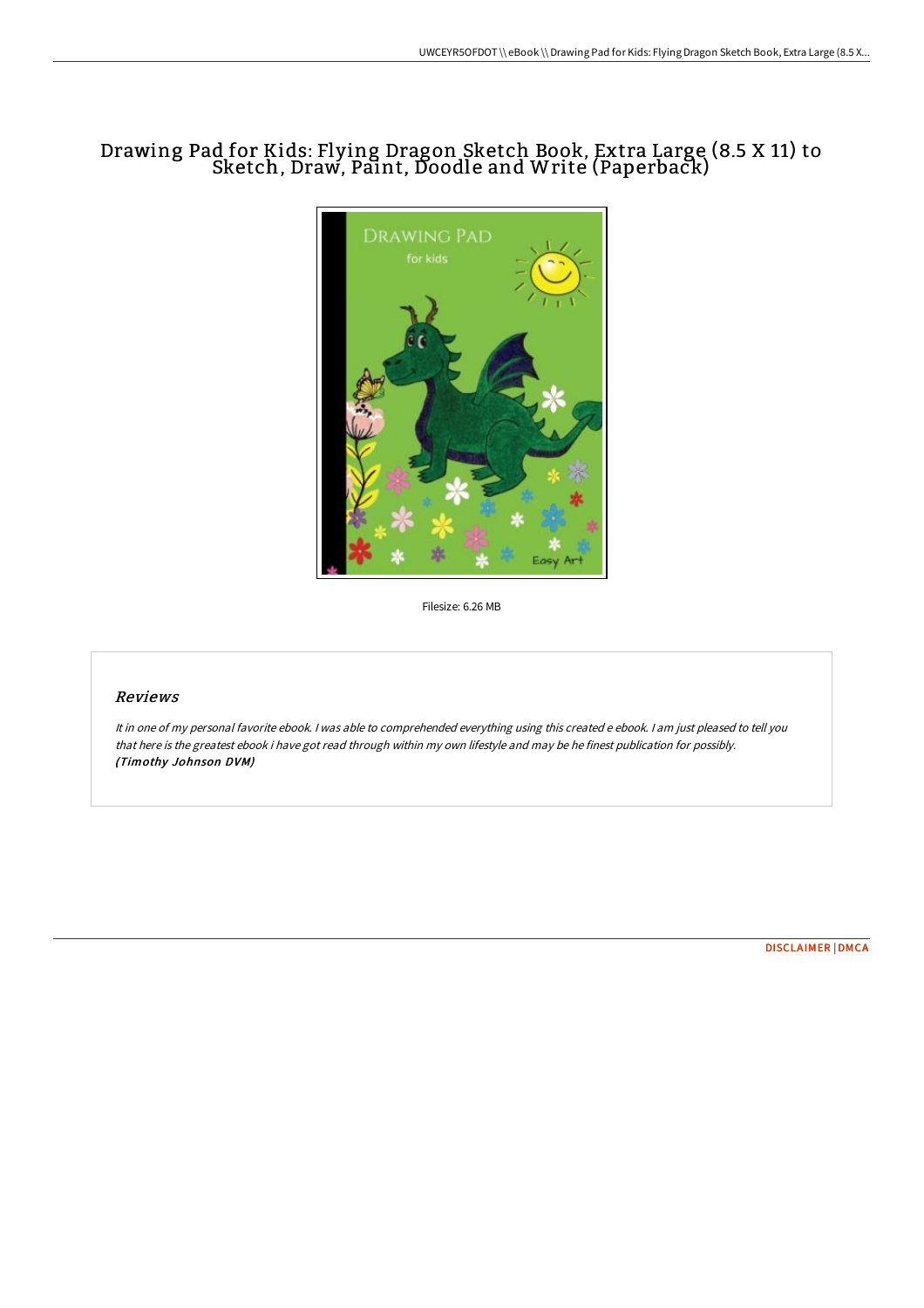#### DRAWING PAD FOR KIDS: FLYING DRAGON SKETCH BOOK, EXTRA LARGE (8.5 X 11) TO SKETCH, DRAW, PAINT, DOODLE AND WRITE (PAPERBACK)



Doodle and Write [\(Paperback\)](http://albedo.media/drawing-pad-for-kids-flying-dragon-sketch-book-e.html)

To read Drawing Pad for Kids: Flying Dragon Sketch Book, Extra Large (8.5 X 11) to Sketch, Draw, Paint, Doodle and Write (Paperback) PDF, remember to click the button listed below and save the file or have access to additional information which are have conjunction with DRAWING PAD FOR KIDS: FLYING DRAGON SKETCH BOOK, EXTRA LARGE (8.5 X 11) TO SKETCH, DRAW, PAINT, DOODLE AND WRITE (PAPERBACK) ebook.

Createspace Independent Publishing Platform, United States, 2017. Paperback. Condition: New. Language: English . Brand New Book \*\*\*\*\* Print on Demand \*\*\*\*\*. Blank Pages Sketchbook, Extra large (8.5 x 11) inches, Good Quality White paper, There are 100 pages, intended for Sketch, Drawing, Doodling, Painting, Writing, school, class and home, Art Work. Best for Crayons, Colored Pencils, Watercolor Paint and Very Light Fine Tip Markers. High quality binding, premium design, paperback, beautiful matte finish looks. Perfect gift for kids, adults, students and anybody who is feeling creative.

 $\rightarrow$ Read Drawing Pad for Kids: Flying Dragon Sketch Book, Extra Large (8.5 X 11) to Sketch, Draw, Paint, Doodle and Write [\(Paperback\)](http://albedo.media/drawing-pad-for-kids-flying-dragon-sketch-book-e.html) Online Download PDF Drawing Pad for Kids: Flying Dragon Sketch Book, Extra Large (8.5 X 11) to Sketch, Draw, Paint,